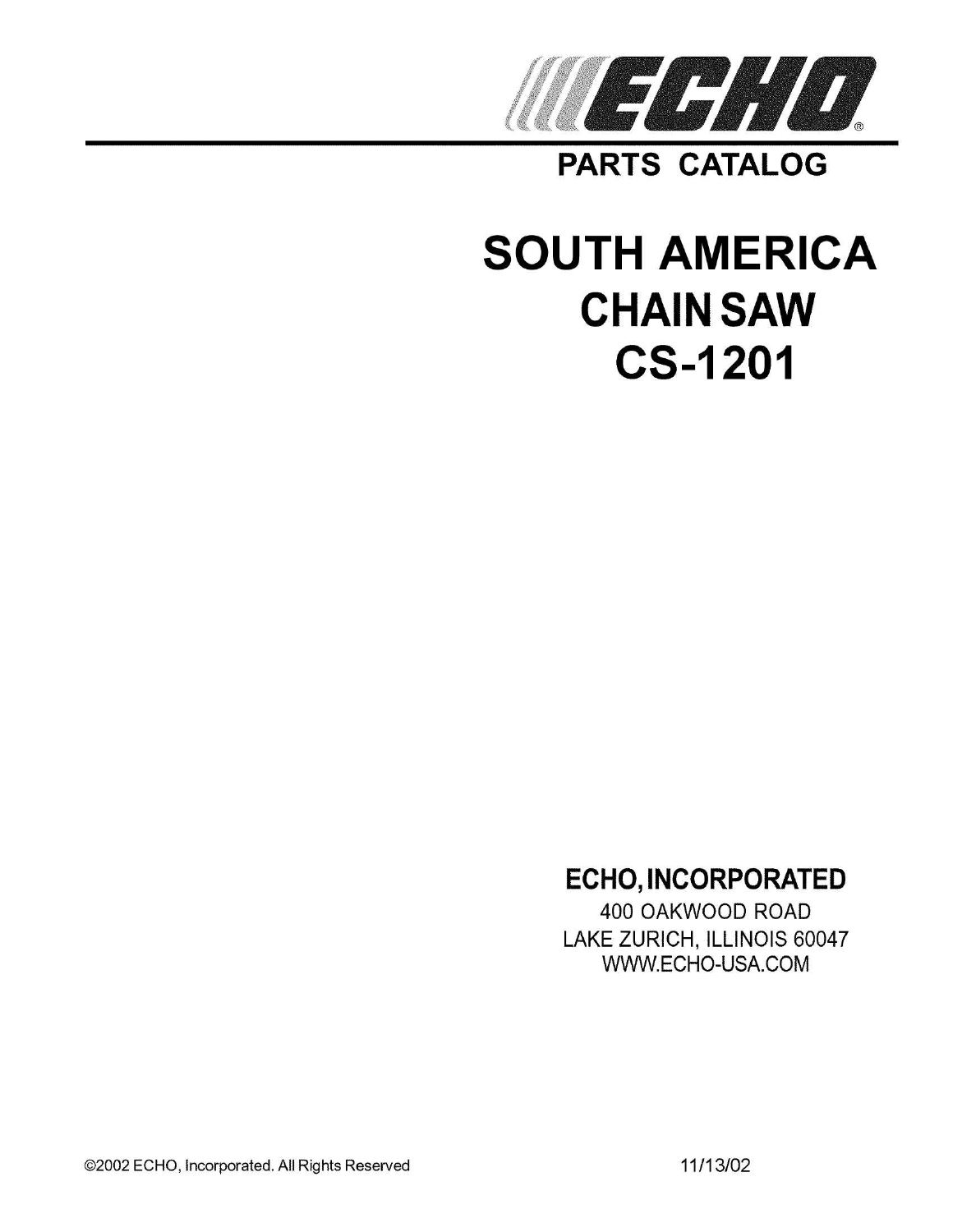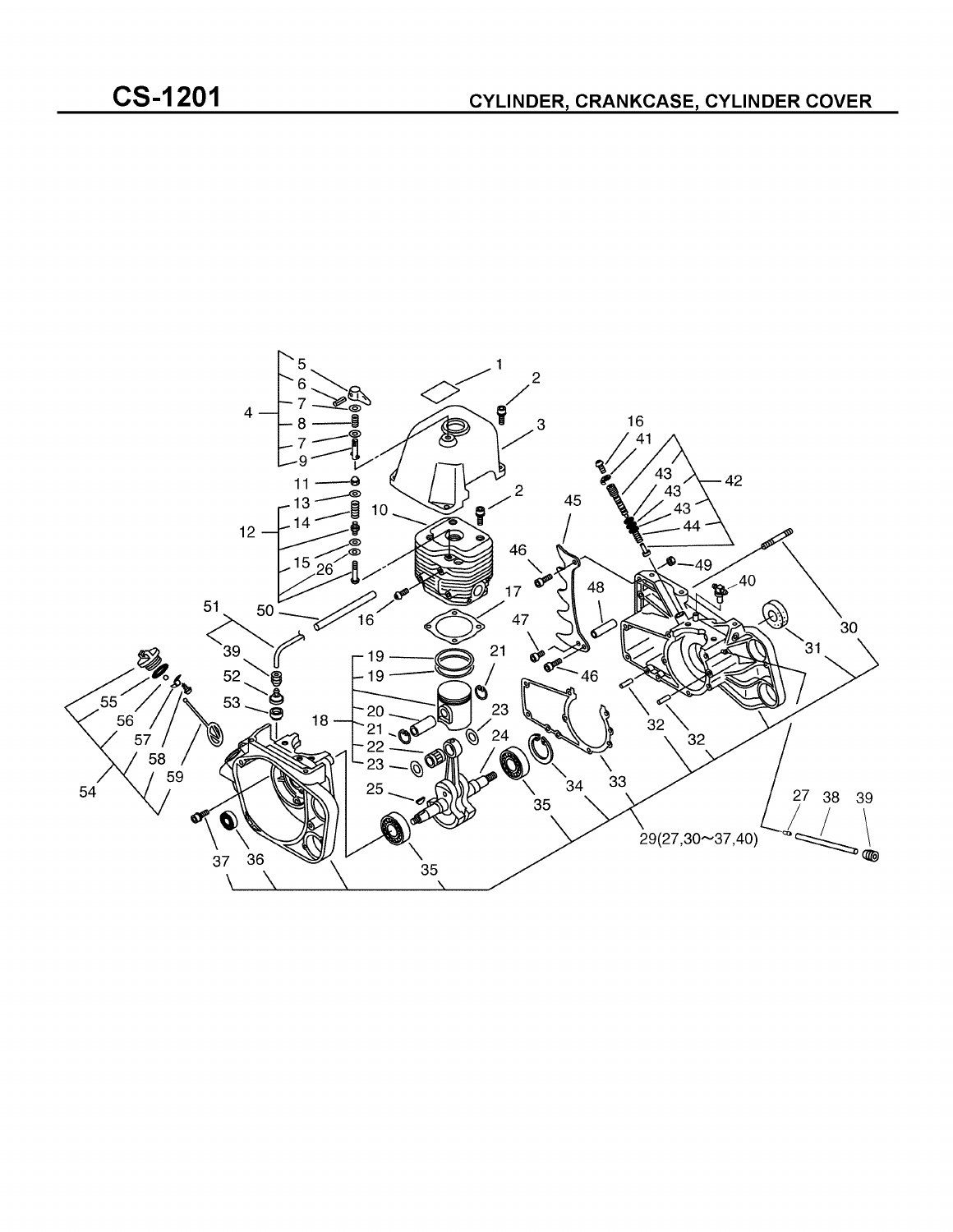**CYLINDER, CRANKCASE, CYLINDER COVER CS-1201**

| <b>KEY</b>              |           | <b>PART NUMBER</b> | <b>QTY</b>     | <b>DESCRIPTION</b>         | <b>REMARKS</b>       |
|-------------------------|-----------|--------------------|----------------|----------------------------|----------------------|
|                         |           |                    |                |                            |                      |
| 1                       |           | 89014916430        | 1              | LABEL, COMP. RELEASE       |                      |
| $\overline{2}$          |           | 90016206025        | $\overline{7}$ | BOLT, H.S. 6*25            |                      |
| 3                       |           | 10151416432        | 1              | COVER, CYLINDER            |                      |
| $\overline{\mathbf{4}}$ |           | 17980532930        | 1              | LEVER, COMP. RELEASE       |                      |
| 5                       |           | + 17981516432      | 1              | BUTTON, C, RELEASE         |                      |
| 6                       |           | + 90034520014      | $\mathbf{1}$   | PIN, SPRING 2*14           |                      |
| 7                       | $+$       | 90060000005        | $\overline{2}$ | <b>WASHER 5</b>            |                      |
| 8                       |           | + 17981216431      | 1              | <b>SPRING</b>              |                      |
| 9                       |           | + 17980616431      | 1              | SHAFT, COMP. RELEASE       |                      |
| 10                      |           | 10101160730        | $\mathbf{1}$   | <b>CYLINDER</b>            |                      |
| 11                      |           | 40091200910        | 1              | NUT, CAP 4                 |                      |
| 12                      |           | 10110016430        | 1              | RELEASE ASSY, COMP.        |                      |
| 13                      |           | + 10111402831      | 1              | WASHER, COMP.R.VALVE       |                      |
| 14                      | $+$       | 10111302830        | 1              | SPRING, COMP.R.VALVE       |                      |
| 15                      |           | + 10111212430      | 1              | GASKET, V.SEAT 2.0         | Sus. by 101112-02830 |
| 15                      |           | + 10111202830      | $\mathbf{1}$   | GASKET, V.SEAT (1.5)       |                      |
| 16                      |           | 90022005010        | $\overline{2}$ | <b>SCREW 5*10</b>          |                      |
| 17                      |           | 10101016431        | $\mathbf{1}$   | GASKET, CYL. BASE          |                      |
| 18                      |           | 10000060730        | 1              | <b>PISTON KIT</b>          |                      |
| 19                      |           | + 10001116431      | $\overline{2}$ | RING, PISTON               |                      |
| 20                      | $\ddot{}$ | 10001316430        | 1              | PIN, PISTON                |                      |
| 21                      |           | + 10001516430      | $\overline{2}$ | <b>CIRCLIP, PISTON PIN</b> |                      |
| 22                      | $+$       | 10001216430        | 1              | <b>BEARING, NEEDLE</b>     |                      |
| 23                      |           | + 10001460730      | $\overline{2}$ | <b>SPACER, PISTON PIN</b>  |                      |
| 24                      |           | 10010060730        | 1              | <b>CRANKSHAFT ASSY</b>     | Sus. by 100100-60731 |
| 24                      |           | 10010060731        | 1              | <b>CRANKSHAFT</b>          |                      |
| 25                      |           | 10014212330        | 1              | KEY, WOODRUFF              |                      |
| 26                      |           | + 10111232930      | $\mathbf{1}$   | GASKET, V.SEAT (1.0)       |                      |
| 27                      |           | + 13011312330      | 1              | <b>CONNECTER</b>           |                      |
| 29                      |           | 10020416430        | $\mathbf{1}$   | <b>CRANKCASE KIT</b>       |                      |
| 30                      |           | + 43301116430      | $\overline{2}$ | STUD, GUIDE BAR            |                      |
| 31                      | $+$       | 10021216431        | 1              | <b>OILSEAL</b>             |                      |
| 32                      | $\ddot{}$ | 10021502830        | $\overline{2}$ | PIN, DOWEL                 |                      |
| 33                      |           | + 10024216430      | 1              | <b>GASKET, CRANKCASE</b>   |                      |
| 34                      | $\pm$     | 90070200047        | 1              | CIRCLIP 47                 |                      |
| 35                      |           | + 90081006204      | $\overline{2}$ | BEARING, BALL 6204         |                      |
| 36                      | $\pm$     | 10021316430        | 1              | <b>OILSEAL</b>             |                      |
| 37                      |           | + 90016206030      | 8              | BOLT, H.S. 6*30            |                      |
| 38                      |           | 13011016430        | 1              | PIPE, IMPULSE              |                      |
| 39                      |           | 13211512330        | 1              | <b>GROMMET</b>             |                      |
| 39                      |           | + 13211512330      | 1              | <b>GROMMET</b>             |                      |
| 40                      |           | + 43720114730      | 1              | <b>CONNECTOR KIT</b>       |                      |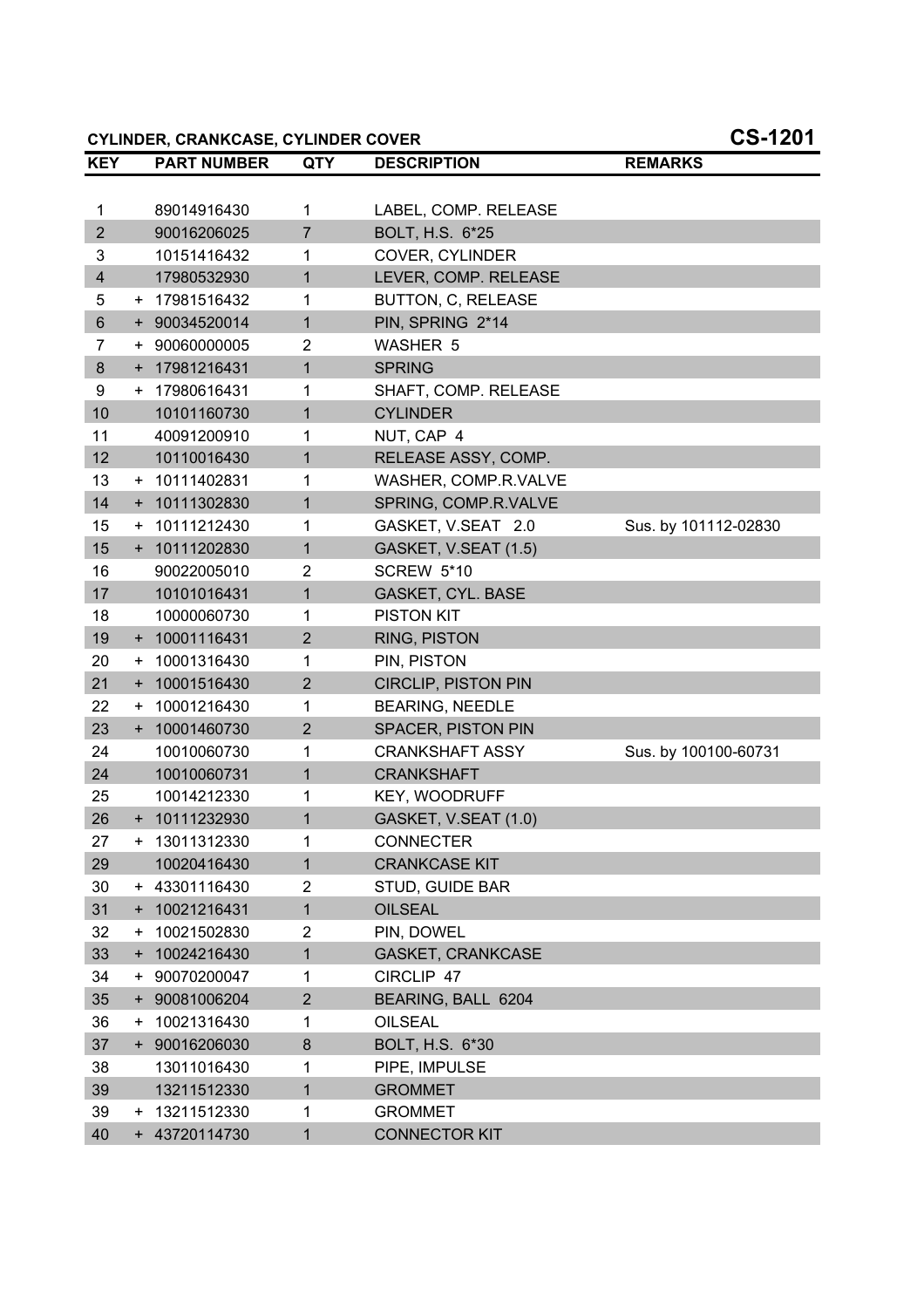## **CYLINDER, CRANKCASE, CYLINDER COVER CS-1201**

| <b>KEY</b> | <b>PART NUMBER</b> | <b>QTY</b>     | <b>DESCRIPTION</b>      | <b>REMARKS</b> |
|------------|--------------------|----------------|-------------------------|----------------|
|            |                    |                |                         |                |
| 41         | 43705911133        | 1              | <b>LOCKWASHER</b>       |                |
| 42         | 43700016430        | $\mathbf{1}$   | <b>AUTO-OILER ASS'Y</b> |                |
| 43         | + 43702002830      | 3              | O-RING (S-5)            |                |
| 44         | + 43701902830      | 1              | SPRING, OILER           |                |
| 45         | 88021016431        | 1              | <b>BUMPER, SPIKED</b>   |                |
| 46         | 90010506020        | $\overline{2}$ | BOLT, H.S. 6*20         |                |
| 47         | 90016205014        | 1              | BOLT, H.S. 5*14         |                |
| 48         | 43302616430        | 1              | CATCHER, CHAIN          |                |
| 49         | 14571300630        | 2              | LOCKNUT 6               |                |
| 50         | 43741216430        | 1              | TUBE, PROTECTOR         |                |
| 51         | 43720516430        | 1              | <b>PIPE</b>             |                |
| 52         | 43620514730        | 1              | STRAINER, OIL           |                |
| 53         | 43621216431        | 1              | COVER, OIL STRAINER     |                |
| 54         | 43600160730        | 1              | CAP ASSY, OIL TANK      |                |
| 55         | + 90072000025      | 1              | O-RING 25               |                |
| 56         | + 43602402830      | 1              | VALVE, BALL             |                |
| 57         | + 13105019830      | 1              | RETAINER, LINK          |                |
| 58         | + 90024603008      | 1              | SCREW 3*8               |                |
| 59         | + 13105119830      | 1              | <b>LINK</b>             |                |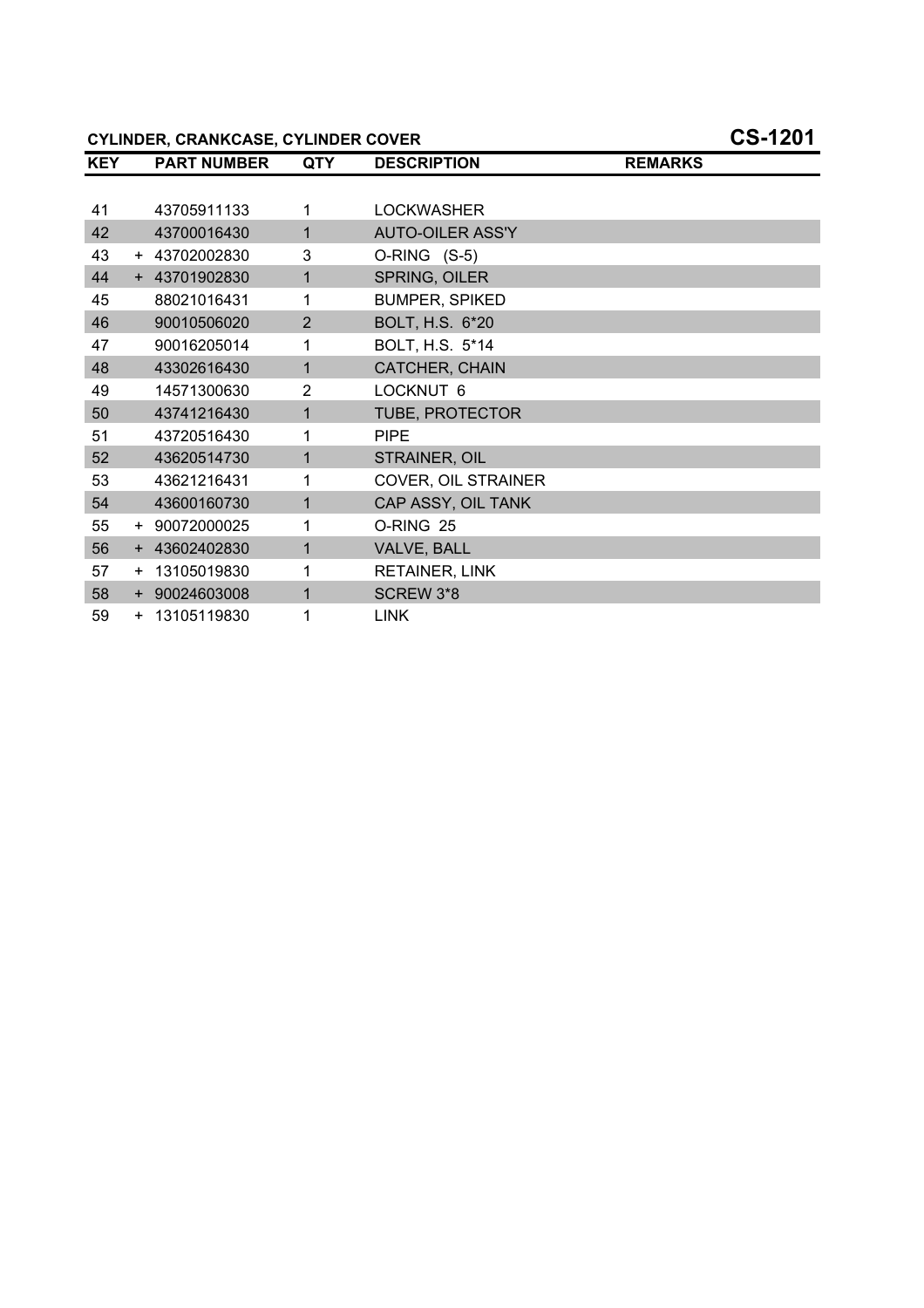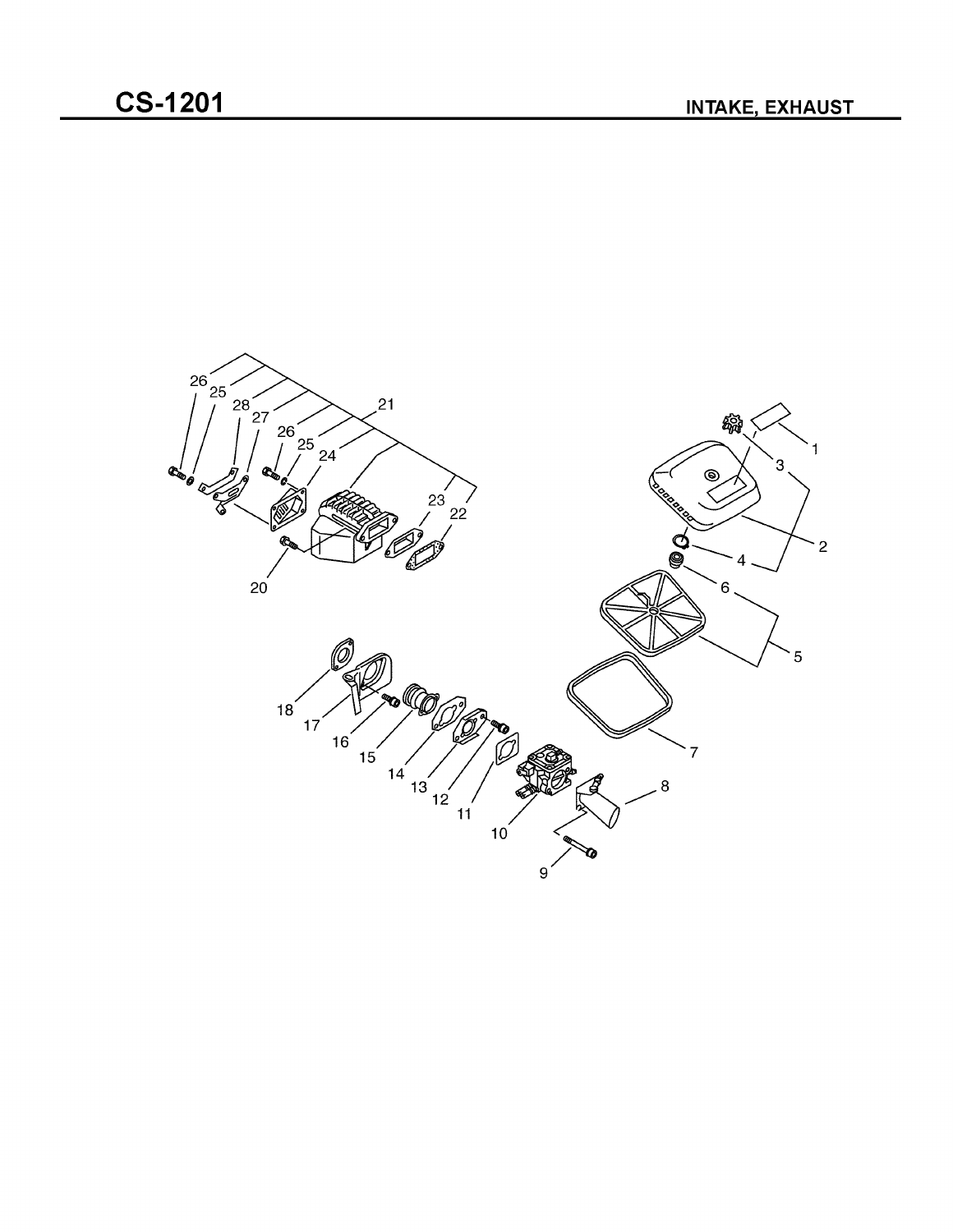|                | <b>INTAKE, EXHAUST</b> |                |                            |                | <b>CS-1201</b> |
|----------------|------------------------|----------------|----------------------------|----------------|----------------|
| <b>KEY</b>     | <b>PART NUMBER</b>     | <b>QTY</b>     | <b>DESCRIPTION</b>         | <b>REMARKS</b> |                |
|                |                        |                |                            |                |                |
| $\mathbf{1}$   | 89015160730            | $\mathbf{1}$   | LABEL, MODEL               |                |                |
| $\overline{2}$ | 13030216430            | $\mathbf{1}$   | COVER ASSY, AIR CLN        |                |                |
| 3              | + 13040600330          | 1              | NUT, THUMB                 |                |                |
| $\overline{4}$ | + 90070100011          | 1              | CIRCLIP 11                 |                |                |
| 5              | 13030516430            | 1              | FILTER, AIR                |                |                |
| $6\phantom{1}$ | + 13031216430          | 1              | <b>GASKET, AIR CLEANER</b> |                |                |
| $\overline{7}$ | 13033116430            | 1              | SEAL, AIR CLEANER          |                |                |
| 8              | 13071416430            | 1              | ADAPTER, INTAKE            |                |                |
| 9              | 90016205050            | $\overline{2}$ | BOLT, H.S. 5*50            |                |                |
| 10             | 12200032930            | 1              | <b>CARBURETOR ASSY</b>     |                |                |
| 11             | 13003716430            | 1              | <b>SPACER</b>              |                |                |
| 12             | 90016205014            | $\overline{2}$ | BOLT, H.S. 5*14            |                |                |
| 13             | 13001316431            | 1              | ADAPTER, CARBURETOR        |                |                |
| 14             | 13001232930            | 1              | <b>SEAL, DUST</b>          |                |                |
| 15             | 13051016431            | 1              | <b>BELLOWS, INTAKE</b>     |                |                |
| 16             | 90016205020            | $\overline{2}$ | BOLT, H.S. 5*20            |                |                |
| 17             | 13001116430            | 1              | PLATE, WIND PROOF          |                |                |
| 18             | 13051214731            | 1              | <b>HOLDER</b>              |                |                |
| 20             | 90010606025            | 2              | BOLT, H.S. 6*25            |                |                |
| 21             | 14560016430            | $\mathbf{1}$   | <b>MUFFLER ASSY</b>        |                |                |
| 22             | + 14551016431          | 1              | <b>GASKET, EXHAUST</b>     |                |                |
| 23             | + 14563316430          | 1              | DIFFUSER, EXH. PORT        |                |                |
| 24             | + 14581814730          | 1              | PLATE, EXHAUST             |                |                |
| 25             | + 17851600830          | 4              | <b>SPACER</b>              |                |                |
| 26             | + 90015005015          | 4              | <b>BOLT 5*15</b>           |                |                |
| 27             | + 14572016431          | $\mathbf{1}$   | <b>BRACKET</b>             |                |                |
| 28             | + 14564216431          | 1              | <b>WASHER</b>              |                |                |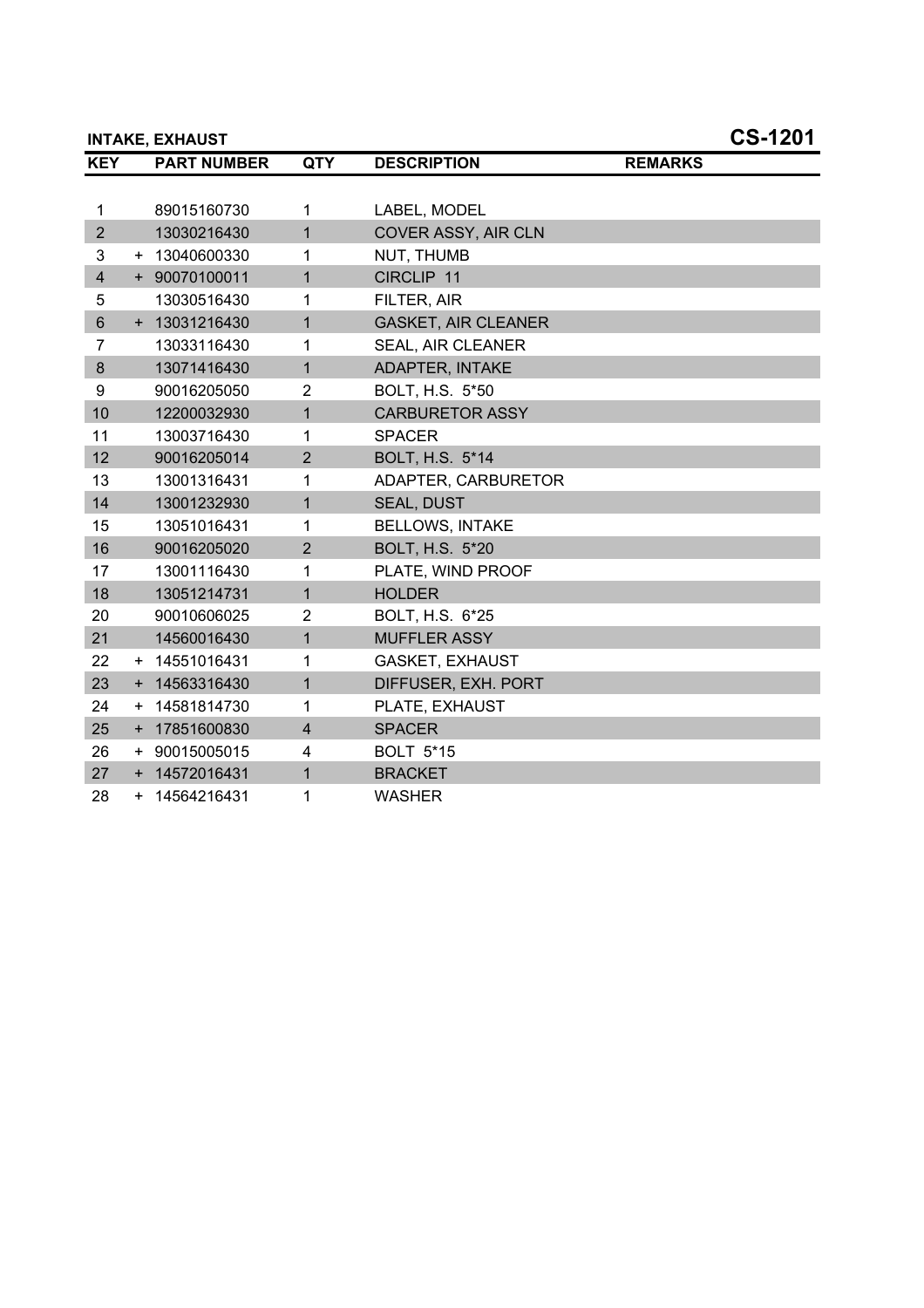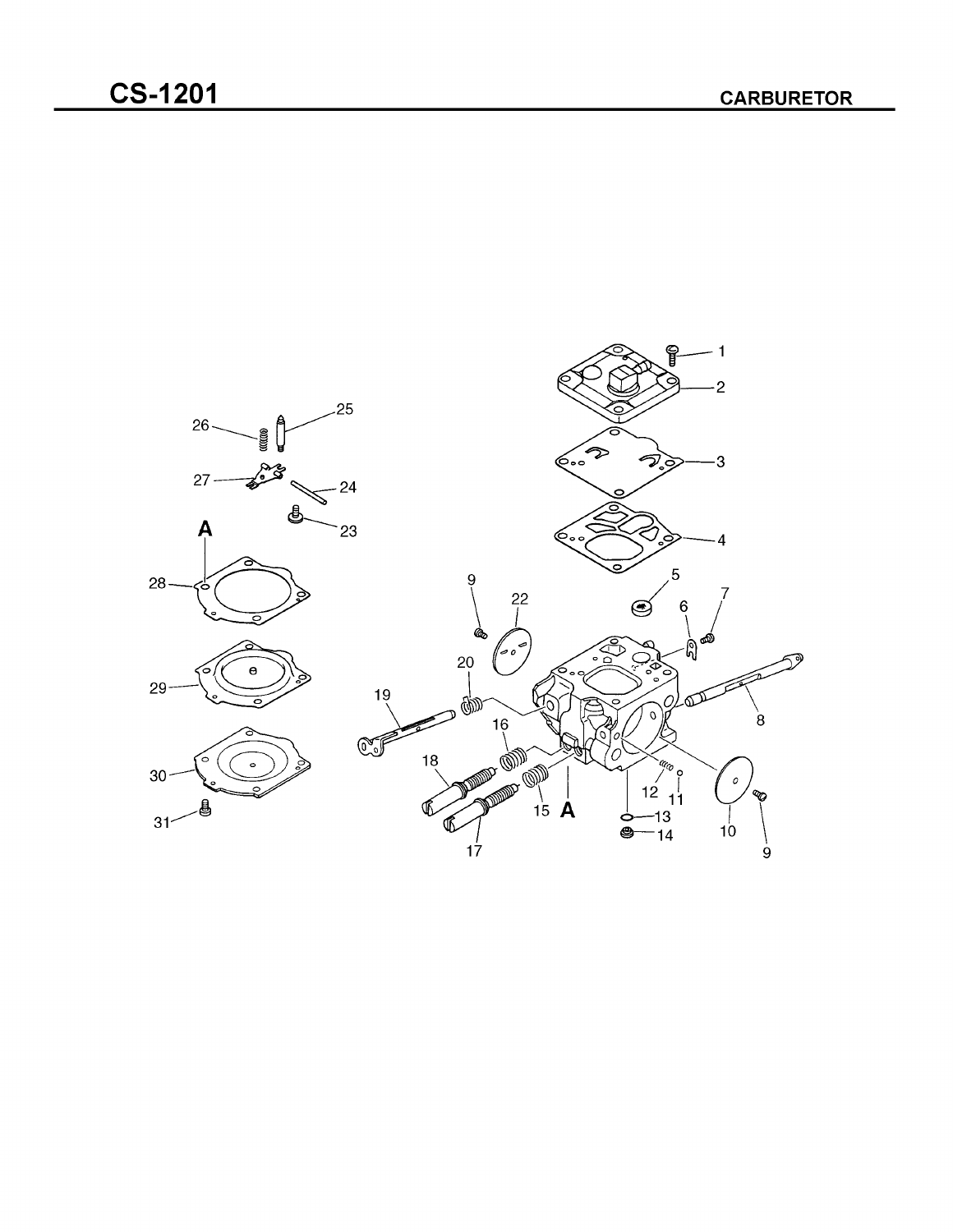|                | <b>CS-1201</b><br><b>CARBURETOR</b> |                    |                         |                               |                |  |  |
|----------------|-------------------------------------|--------------------|-------------------------|-------------------------------|----------------|--|--|
| <b>KEY</b>     |                                     | <b>PART NUMBER</b> | <b>QTY</b>              | <b>DESCRIPTION</b>            | <b>REMARKS</b> |  |  |
|                |                                     |                    |                         |                               |                |  |  |
|                |                                     | 12200032930        | 1                       | <b>CARBURETOR ASSY</b>        |                |  |  |
| $\mathbf{1}$   |                                     | + 12211000231      | $\overline{\mathbf{4}}$ | <b>SCREW</b>                  |                |  |  |
| $\overline{2}$ | $+$                                 | 12212414730        | 1                       | COVER, FUEL PUMP              |                |  |  |
| 3              |                                     | + 12212500230      | $\mathbf{1}$            | <b>GASKET, PUMP</b>           |                |  |  |
| 4              |                                     | + 12211200230      | 1                       | DIAPHRAGM, PUMP               |                |  |  |
| 5              |                                     | + 12212600230      | $\mathbf{1}$            | <b>SCREEN, FUEL</b>           |                |  |  |
| 6              |                                     | + 12212700230      | 1                       | CLIP, THROTTLE SHAFT          |                |  |  |
| $\overline{7}$ |                                     | + 12211400231      | $\mathbf{1}$            | <b>SCREW</b>                  |                |  |  |
| 8              |                                     | + 12213132930      | 1                       | SHAFT, CHOKE                  |                |  |  |
| 9              |                                     | + 12214400231      | $\overline{2}$          | <b>SCREW &amp; LOCKWASHER</b> |                |  |  |
| 10             | $+$                                 | 12213210630        | 1                       | <b>BUTTERFLY, CHOKE</b>       |                |  |  |
| 11             |                                     | + 12213600230      | $\mathbf{1}$            | <b>BALL, CHOKE SET</b>        |                |  |  |
| 12             | $+$                                 | 12213500230        | 1                       | SPRING, CHOKE SET             |                |  |  |
| 13             |                                     | + 12214500230      | $\mathbf{1}$            | PLUG, WELCH (L)               |                |  |  |
| 14             |                                     | + 12214732930      | 1                       | VALVE, CHECK                  |                |  |  |
| 15             |                                     | + 12211910630      | $\mathbf{1}$            | SPRING, NEEDLE                |                |  |  |
| 16             |                                     | + 12212110630      | 1                       | SPRING, NEEDLE                |                |  |  |
| 17             |                                     | + 12212032930      | $\mathbf{1}$            | NEEDLE, HIGH SPEED            |                |  |  |
| 18             |                                     | + 12211832930      | 1                       | NEEDLE, IDLE                  |                |  |  |
| 19             |                                     | + 12211732930      | $\mathbf{1}$            | SHAFT, THROTTLE               |                |  |  |
| 20             | $+$                                 | 12211332930        | 1                       | <b>SPRING, RETURN</b>         |                |  |  |
| 22             |                                     | + 12211632930      | $\mathbf{1}$            | VALVE, THROTTLE               |                |  |  |
| 23             | $+$                                 | 12213900231        | 1                       | <b>SCREW</b>                  |                |  |  |
| 24             |                                     | + 12213800230      | $\mathbf{1}$            | SHAFT, LEVER                  |                |  |  |
| 25             | $+$                                 | 12213700230        | 1                       | NEEDLE, INLET                 |                |  |  |
| 26             |                                     | + 12212200230      | $\mathbf{1}$            | SPRING, TENSION               |                |  |  |
| 27             | $+$                                 | 12212300230        | 1                       | LEVER, INLET CONTROL          |                |  |  |
| 28             |                                     | + 12214000230      | $\mathbf{1}$            | <b>GASKET, DIAPHRAGM</b>      |                |  |  |
| 29             |                                     | + 12214100230      | 1                       | <b>DIAPHRAGM</b>              |                |  |  |
| 30             |                                     | + 12214214730      | 1                       | COVER, DIAPHRAGM              |                |  |  |
| 31             |                                     | + 12214400231      | 4                       | <b>SCREW &amp; LOCKWASHER</b> |                |  |  |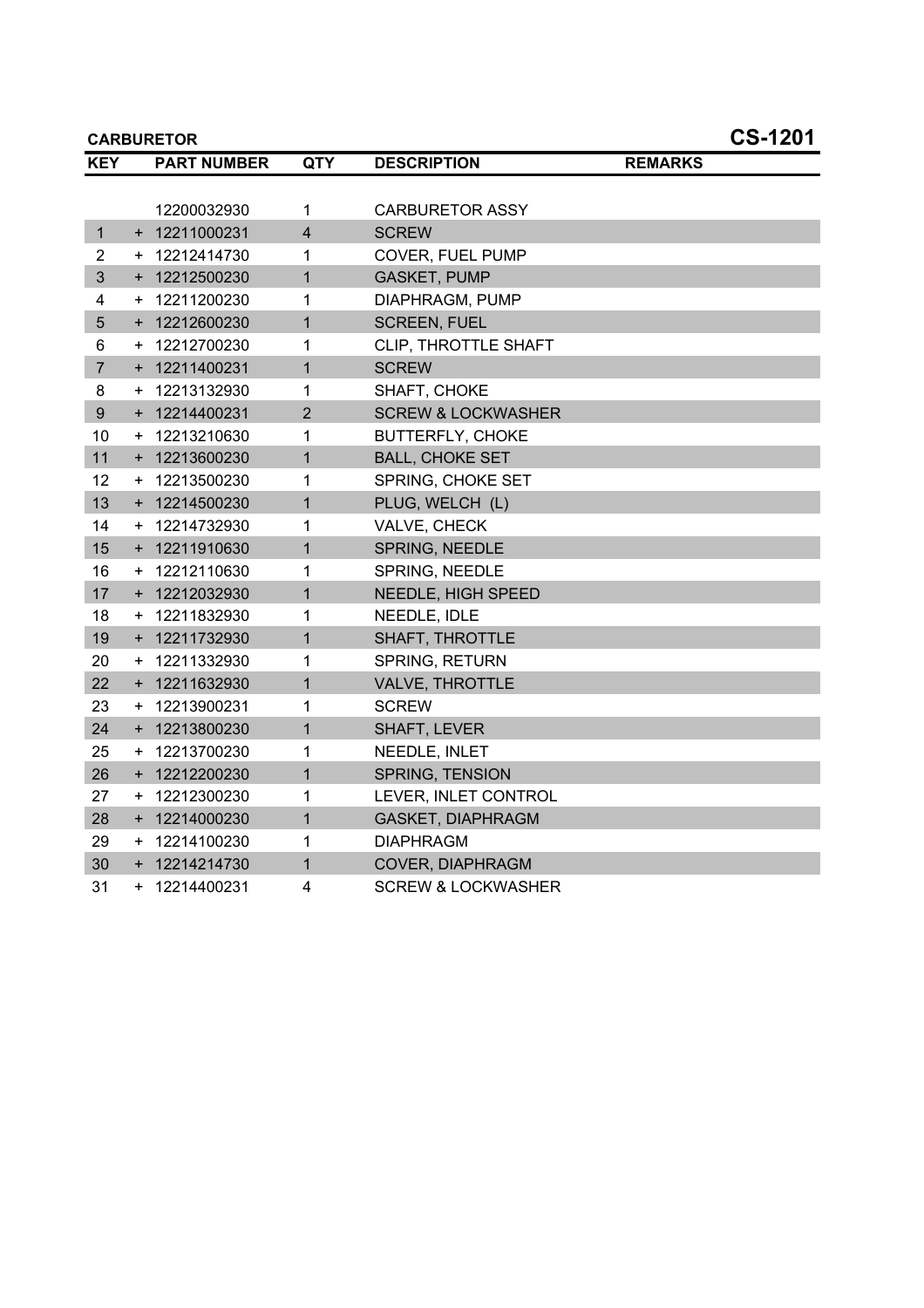

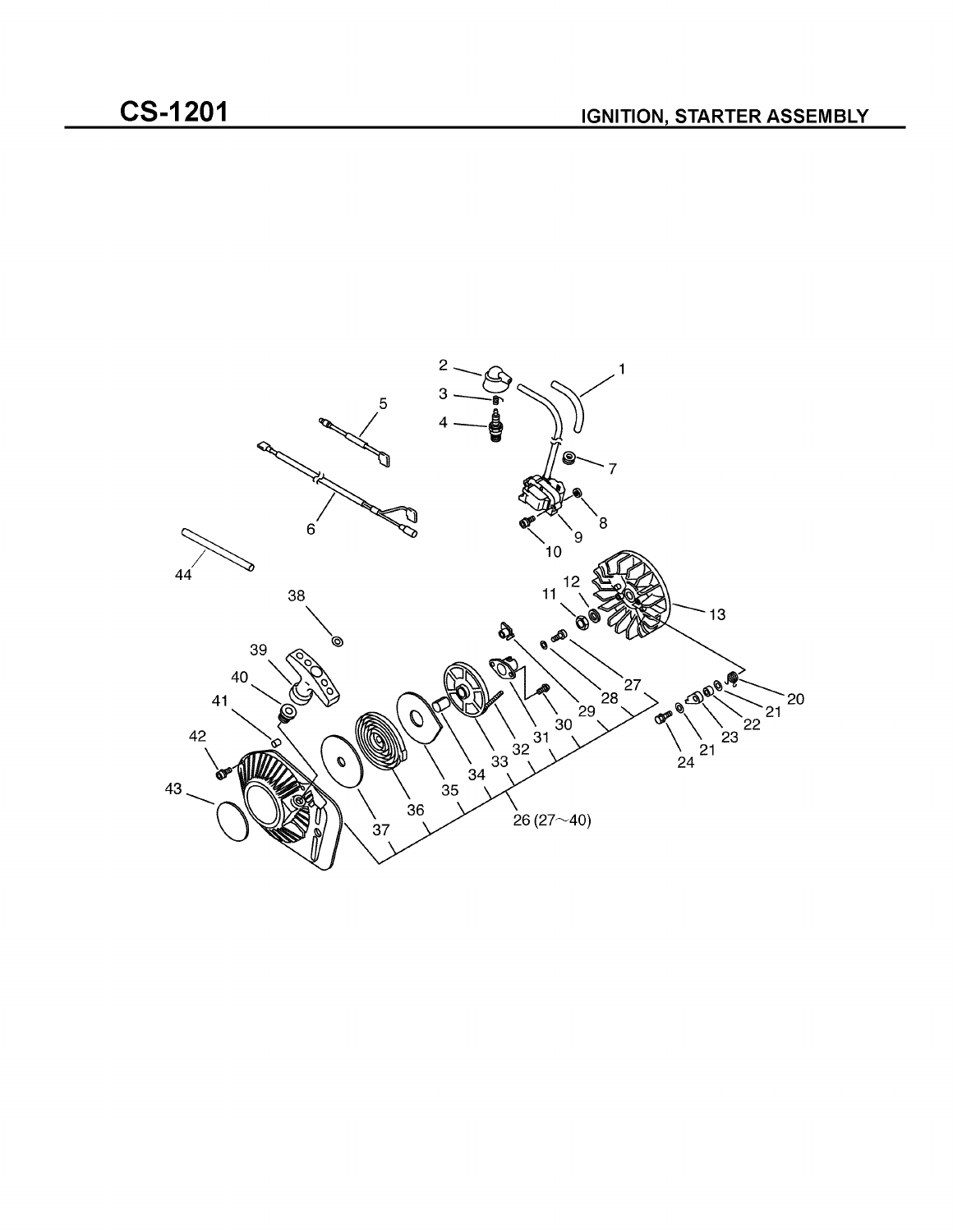|                         |           | <b>IGNITION, STARTER ASSEMBLY</b> |                | <b>CS-1201</b>            |                      |  |
|-------------------------|-----------|-----------------------------------|----------------|---------------------------|----------------------|--|
| <b>KEY</b>              |           | <b>PART NUMBER</b>                | <b>QTY</b>     | <b>DESCRIPTION</b>        | <b>REMARKS</b>       |  |
|                         |           |                                   |                |                           |                      |  |
| 1                       |           | 43741216430                       | 1              | TUBE, PROTECTOR           |                      |  |
| $\overline{2}$          |           | 15901216430                       | $\mathbf{1}$   | CAP, SPARK PLUG           |                      |  |
| 3                       |           | 15901103432                       | 1              | COIL, SPARK PLUG CAP      |                      |  |
| $\overline{\mathbf{4}}$ |           | 15901716431                       | 1              | PLUG, SPARK (CJ-6Y)       |                      |  |
| 5                       |           | 16202160730                       | 1              | <b>LEAD</b>               |                      |  |
| $6\phantom{1}$          |           | 16201060730                       | 1              | LEAD, GROUND              |                      |  |
| 7                       |           | 15011200310                       | 1              | <b>BUSHING</b>            |                      |  |
| 8                       |           | 15011716430                       | $\overline{2}$ | <b>SPACER</b>             |                      |  |
| 9                       |           | 15262660730                       | 1              | COIL, IGNITION            |                      |  |
| 10                      |           | 90016205025                       | $\overline{2}$ | BOLT, H.S. 5*25           |                      |  |
| 11                      |           | 10014412331                       | 1              | <b>NUT</b>                |                      |  |
| 12                      |           | 10014600310                       | 1              | WASHER (C-R)              |                      |  |
| 13                      |           | 15280060730                       | 1              | ROTOR, MAGNETO            |                      |  |
| 20                      |           | 17723414730                       | $\overline{2}$ | <b>SPRING, RETURN</b>     |                      |  |
| 21                      |           | 90060000006                       | 4              | WASHER 6                  |                      |  |
| 22                      |           | 17724702830                       | $\overline{2}$ | <b>SPACER, RATCHET</b>    |                      |  |
| 23                      |           | 17721802830                       | $\overline{c}$ | <b>RATCHET</b>            |                      |  |
| 24                      |           | 90010006016                       | $\overline{2}$ | <b>BOLT 6*16</b>          |                      |  |
| 26                      |           | 17720016431                       | 1              | STARTER ASS'Y (BS)        |                      |  |
| 27                      |           | + 90016705014                     | 1              | BOLT, H.S. 5*14           |                      |  |
| 28                      |           | + 30021700610                     | 1              | <b>WASHER</b>             |                      |  |
| 29                      |           | + 17724610631                     | 1              | <b>CLIP, STARTER ROPE</b> |                      |  |
| 30                      |           | + 90024204012                     | $\overline{c}$ | SCREW 4*12                |                      |  |
| 31                      |           | + 17724302833                     | 1              | CATCHER, PAWL             |                      |  |
| 32                      |           | + 17722614730                     | 1              | ROPE, STARTER             |                      |  |
| 33                      |           | + 17721510632                     | 1              | DRUM, STARTER             |                      |  |
| 34                      |           | + 17721610630                     | 1              | <b>COLLAR</b>             |                      |  |
| 35                      |           | + 17724214730                     | 1              | PLATE, STARTER            |                      |  |
| 36                      |           | + 17722010631                     | 1              | SPRING, REWIND            |                      |  |
| 37                      | $\ddot{}$ | 17722110630                       | 1              | PLATE, STARTER            |                      |  |
| 38                      | +         | 17722916430                       | 1              | <b>WASHER</b>             |                      |  |
| 39                      | $+$       | 17722816430                       | 1              | <b>GRIP, STARTER</b>      |                      |  |
| 40                      | +         | 17722710630                       | 1              | GUIDE, ROPE               | Sus. by 177227-07060 |  |
| 40                      |           | + 17722707060                     | 1              | <b>GUIDE, ROPE</b>        |                      |  |
| 41                      |           | 10152216430                       | 2              | PIN, DOWEL                |                      |  |
| 42                      |           | 90016206025                       | 3              | BOLT, H.S. 6*25           |                      |  |
| 43                      |           | 89011238130                       | 1              | LABEL, ECHO               | Sus. by 890118-17930 |  |
| 43                      |           | 89011817930                       | 1              | LABEL, ECHO               |                      |  |
| 44                      |           | 15061114730                       | 1              | <b>TUBE</b>               |                      |  |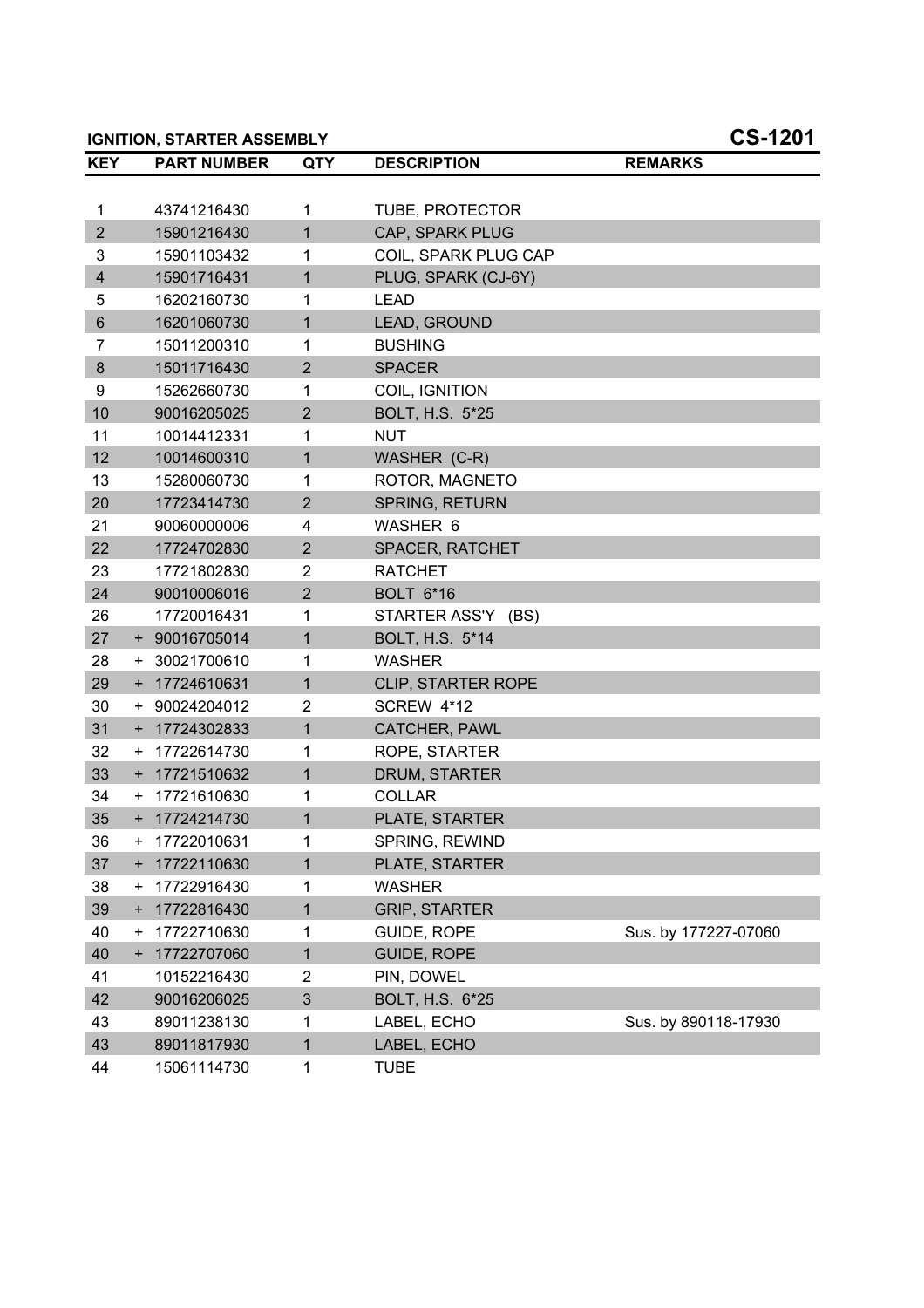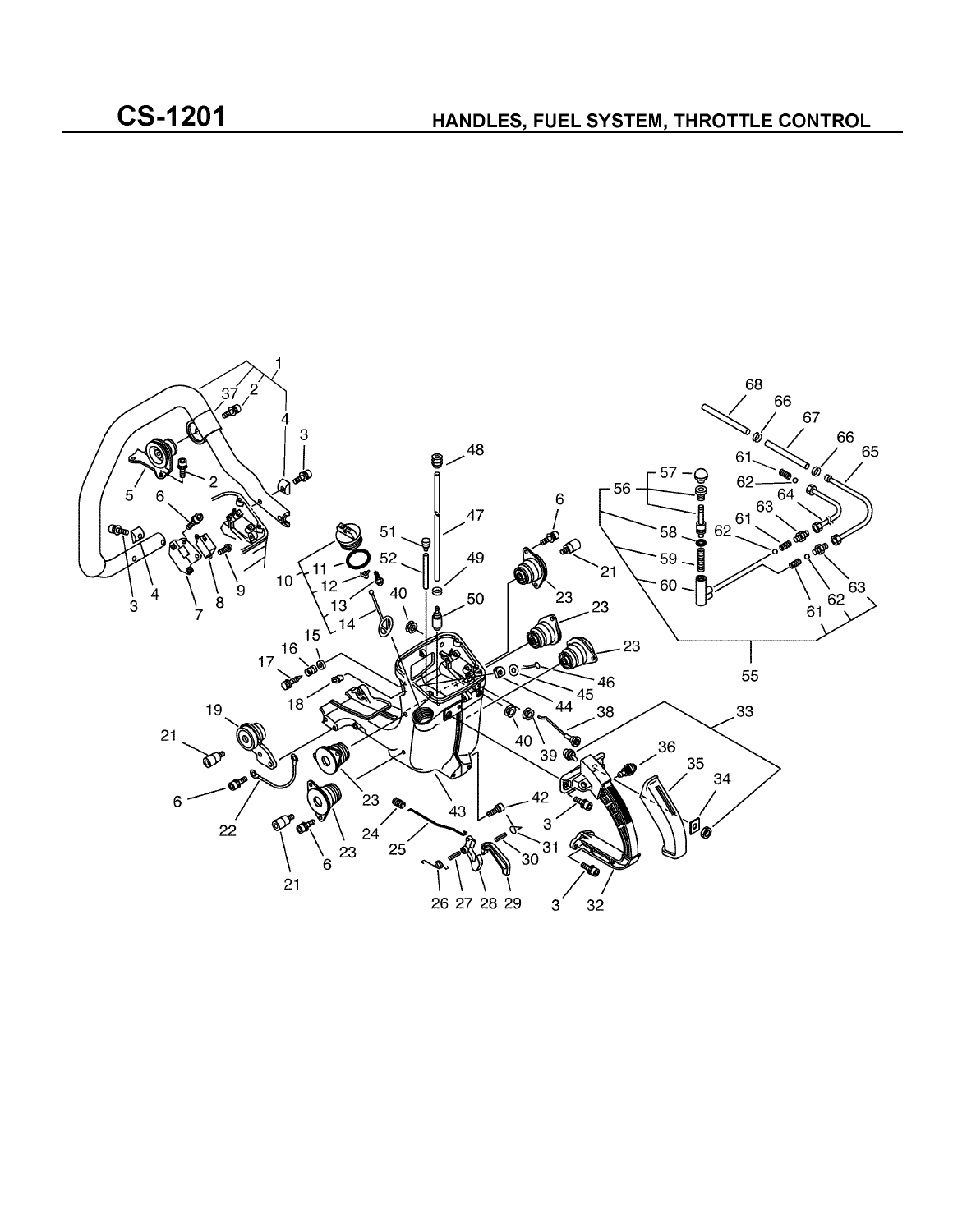## **HANDLES, FUEL SYSTEM, THROTTLE CONTROL CS-1201**

| <b>KEY</b>     |       | <b>PART NUMBER</b> | <b>QTY</b>     | <b>DESCRIPTION</b>       | <b>REMARKS</b> |
|----------------|-------|--------------------|----------------|--------------------------|----------------|
|                |       |                    |                |                          |                |
| 1              |       | 35160405260        | 1              | HANDLE, FRONT            |                |
| $\overline{2}$ |       | + 90016206020      | $\mathbf{1}$   | <b>BOLT, H.S. 6*20</b>   |                |
| 2              |       | + 90016206020      | 3              | BOLT, H.S. 6*20          |                |
| 3              |       | 90016206025        | 8              | BOLT, H.S. 6*25          |                |
| 4              |       | + 35161116430      | 4              | <b>WASHER</b>            |                |
| 5              |       | 35160516430        | 1              | <b>CUSHION</b>           |                |
| 6              |       | 90016205014        | 14             | BOLT, H.S. 5*14          |                |
| $\overline{7}$ |       | 15261560730        | 1              | <b>BRACKET, MODULE</b>   |                |
| 8              |       | 15260560730        | 1              | MODULE, E.S.G.           |                |
| 9              |       | 90024205010        | $\overline{2}$ | <b>SCREW 5*10</b>        |                |
| 10             |       | 13100460730        | 1              | CAP ASSY, FUEL TANK      |                |
| 11             |       | + 90072000032      | 1              | O-RING 32                |                |
| 12             |       | + 13105019830      | 1              | <b>RETAINER, LINK</b>    |                |
| 13             |       | + 90024603008      | 1              | SCREW 3*8                |                |
| 14             |       | + 13105119830      | 1              | <b>LINK</b>              |                |
| 15             |       | 90060000004        | 1              | <b>WASHER 4</b>          |                |
| 16             |       | 12902014730        | 1              | <b>SPRING</b>            |                |
| 17             |       | 12901314730        | 1              | SCREW, IDLE ADJUST.      |                |
| 18             |       | 12901014730        | 1              | <b>GROMMET</b>           |                |
| 19             |       | 10091716430        | 1              | <b>CUSHION</b>           |                |
| 21             |       | 10091516430        | 6              | <b>FASTENER, CUSHION</b> |                |
| 22             |       | 16201014732        | 1              | LEAD, GROUND             |                |
| 23             |       | 10091016430        | 5              | <b>CUSHION</b>           |                |
| 24             |       | 17821105260        | 1              | <b>GROMMET</b>           |                |
| 25             |       | 17801116430        | 1              | ROD, THROTTLE            |                |
| 26             |       | 17804316430        | 1              | SPRING, THR. RETURN      |                |
| 27             |       | 90034250025        | 1              | PIN, SPRING 5*25         |                |
| 28             |       | 17801005260        | 1              | CONTROL, THROTTLE        |                |
| 29             |       | 17809016430        | 1              | LOOKOUT, T. CONTROL      |                |
| 30             |       | 90034240018        | 1              | PIN, SPRING 4*18         |                |
| 31             |       | 17809116430        | 1              | <b>SPRING</b>            |                |
| 32             |       | 35111016431        | 1              | <b>HANDLE</b>            |                |
| 33             |       | 16340019830        | 1              | SWITCH, IGNITION         |                |
| 34             |       | 89015716430        | 1              | LABEL, SWITCH            |                |
| 35             |       | 35111116430        | 1              | <b>GRIP, REAR HANDLE</b> |                |
| 36             |       | 17830212330        | 1              | LATCH, THROTTLE          |                |
| 37             | $\pm$ | 35161305260        | 1              | SUPPORTER, F.HANDLE      |                |
| 38             |       | 17851016430        | 1              | ROD, CHOKE CONTROL       |                |
| 39             |       | 17881002830        | 1              | <b>GROMMET</b>           |                |
| 40             |       | 15611406330        | $\overline{2}$ | <b>BUSHING</b>           |                |
| 42             |       | + 90010505014      | 4              | BOLT, H.S. 5*14          |                |
| 43             |       | 13100260732        | 1              | TANK SET, FUEL           |                |
| 44             |       | 13141000330        | 1              | PACKING, FELT            |                |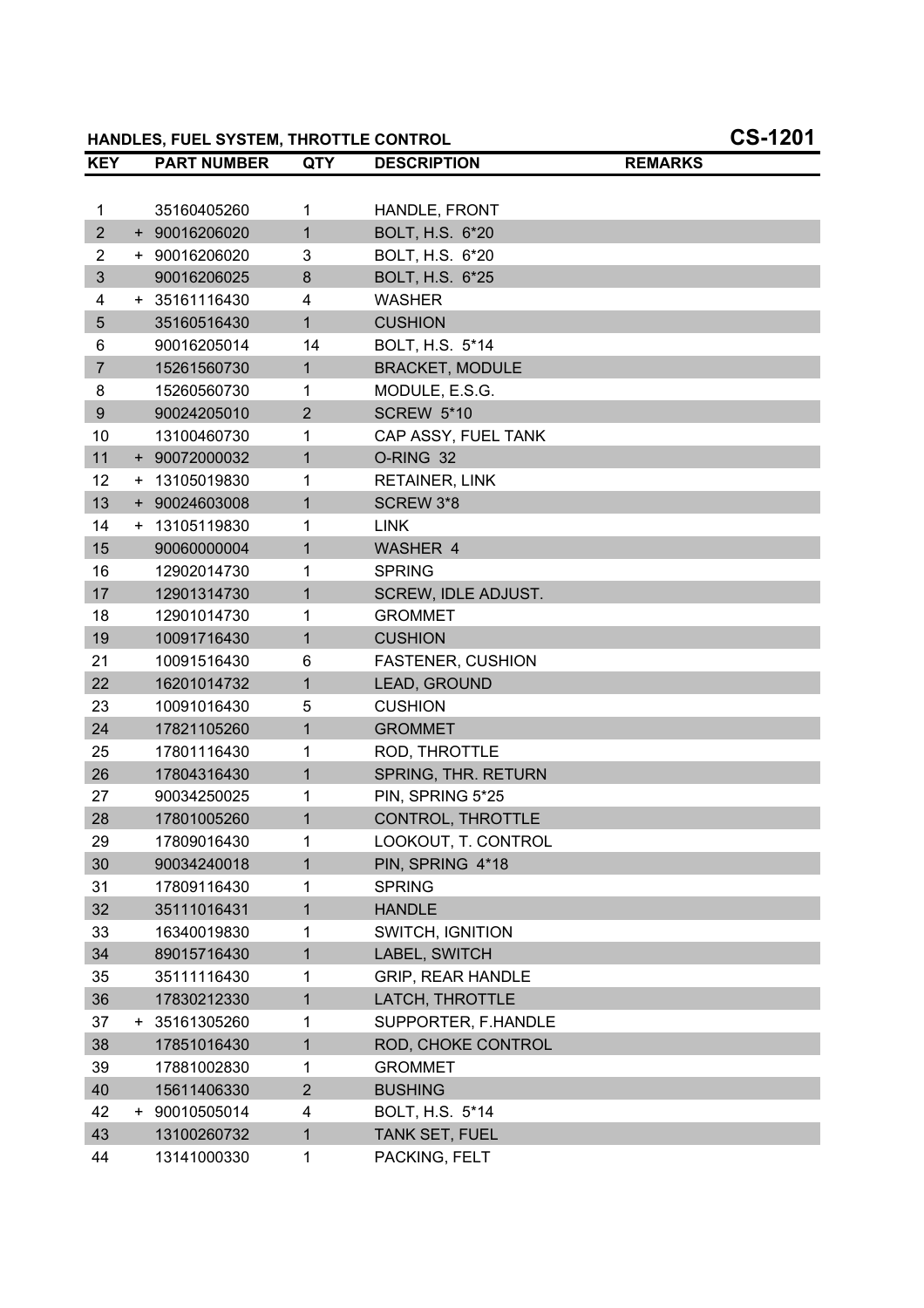## **HANDLES, FUEL SYSTEM, THROTTLE CONTROL CS-1201**

| <b>KEY</b> | <b>PART NUMBER</b> | <b>QTY</b>     | <b>DESCRIPTION</b>      | <b>REMARKS</b> |  |
|------------|--------------------|----------------|-------------------------|----------------|--|
|            |                    |                |                         |                |  |
| 45         | 90060000002        | $\mathbf{1}$   | <b>WASHER 2</b>         |                |  |
| 46         | 90030020015        | 1              | PIN, SPLIT 2*15         |                |  |
| 47         | 13201005260        | $\mathbf 1$    | <b>PIPE</b><br>3* 6*360 |                |  |
| 48         | 13211512330        | 1              | <b>GROMMET</b>          |                |  |
| 49         | 13201326630        | $\mathbf{1}$   | <b>CLIP</b>             |                |  |
| 50         | 13120519830        | 1              | STRAINER, FUEL          |                |  |
| 51         | 13130016430        | $\mathbf{1}$   | <b>VENT ASS'Y, FUEL</b> |                |  |
| 52         | 13131216430        | 1              | PIPE, VENT              |                |  |
| 55         | 43710016430        | $\mathbf{1}$   | PUMP ASS'Y, OIL         |                |  |
| 56         | + 43710114730      | 1              | PISTON, OIL PUMP        |                |  |
| 57         | ++43711914731      | $\mathbf{1}$   | <b>BUTTON, PUSH</b>     |                |  |
| 58         | + 90072000006      | 1              | O-RING 6                |                |  |
| 59         | + 43711100231      | $\mathbf{1}$   | SPRING, OIL PUMP        |                |  |
| 60         | + 43710216430      | 1              | BODY ASS'Y, OIL PUMP    |                |  |
| 61         | ++43701300330      | $\overline{2}$ | SPRING, VALVE           |                |  |
| 61         | + 43701300330      | 2              | SPRING, VALVE           |                |  |
| 62         | ++43701200330      | $\overline{2}$ | VALVE, BALL             |                |  |
| 62         | + 43701200330      | $\overline{2}$ | VALVE, BALL             |                |  |
| 63         | ++43705200330      | $\overline{2}$ | <b>CONNECTOR</b>        |                |  |
| 64         | 43720616430        | 1              | <b>PIPE</b>             |                |  |
| 65         | 43720732930        | 1              | <b>PIPE</b>             |                |  |
| 66         | 43722116430        | $\overline{2}$ | <b>CLIP</b>             |                |  |
| 67         | 43721116431        | $\mathbf{1}$   | <b>PIPE</b>             |                |  |
| 68         | 43741216430        | 1              | <b>TUBE, PROTECTOR</b>  |                |  |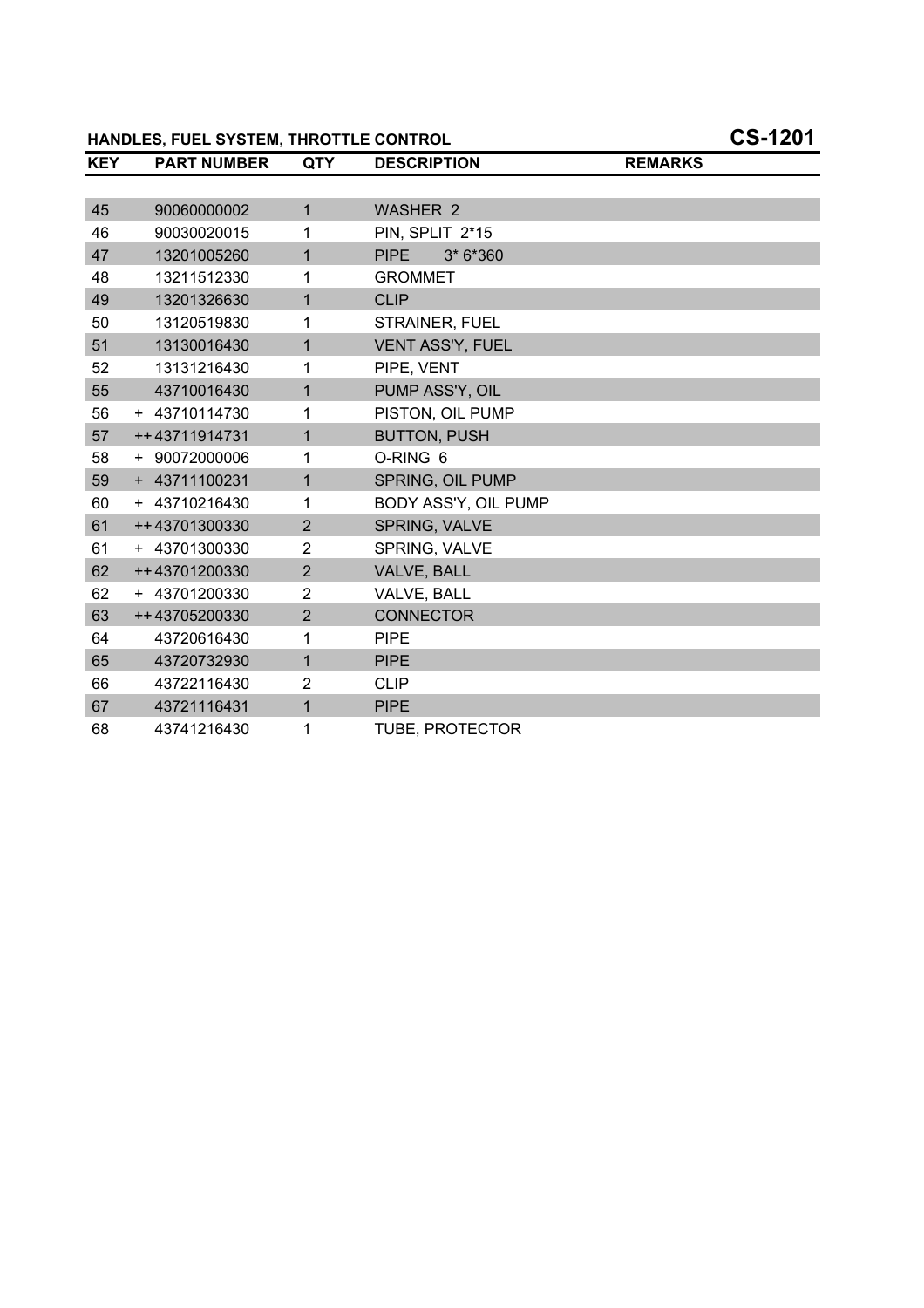